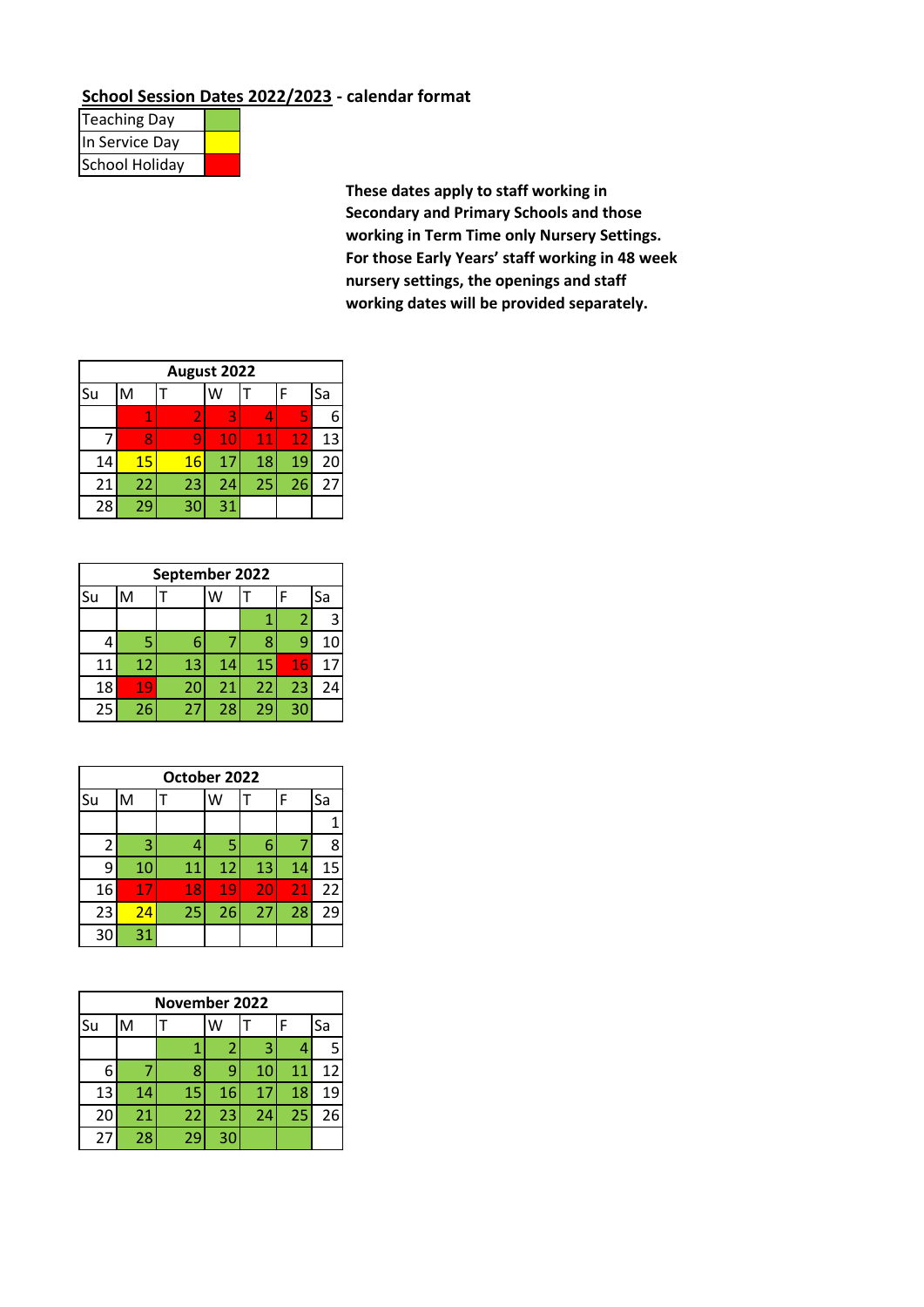|    | December 2022 |    |    |    |    |    |  |
|----|---------------|----|----|----|----|----|--|
| Su | М             |    | W  |    | F  | Sa |  |
|    |               |    |    |    | 2  | 3  |  |
|    | 5             | 6  |    | ጸ  | q  | 10 |  |
| 11 | 12            | 13 | 14 | 15 | 16 | 17 |  |
| 18 | 19            | 20 | 21 | 22 | 23 | 24 |  |
| 25 | 26            | 27 | 28 | 29 | 30 | 31 |  |

| January 2023 |    |    |    |    |    |    |
|--------------|----|----|----|----|----|----|
| Su           | M  |    | w  |    | F  | Sa |
|              |    | 3  | 4  | 5  | 6  |    |
| 8            | q  | 10 | 11 | 12 | 13 | 14 |
| 15           | 16 | 17 | 18 | 19 | 20 | 21 |
| 22           | 23 | 24 | 25 | 26 | 27 | 28 |
| 29           | 30 | 31 |    |    |    |    |

| February 2023 |    |    |    |    |    |    |
|---------------|----|----|----|----|----|----|
| Su            | M  |    |    |    | F  | Sa |
|               |    |    |    | 2  | 3  |    |
| 5             | 6  |    |    | q  | 10 | 11 |
| 12            | 13 | 14 | 15 | 16 | 17 | 18 |
| 19            | 20 | 21 | 22 | 23 | 24 | 25 |
| 26            | 27 | 28 |    |    |    |    |

|    | <b>March 2023</b> |    |    |                |    |    |  |  |
|----|-------------------|----|----|----------------|----|----|--|--|
| Su | M                 |    |    |                | F  | Sa |  |  |
|    |                   |    |    | $\overline{2}$ | 3  |    |  |  |
| 5  | 6                 |    | 8  | 9              | 10 | 11 |  |  |
| 12 | 13                | 14 | 15 | 16             | 17 | 18 |  |  |
| 19 | 20                | 21 | 22 | 23             | 24 | 25 |  |  |
| 26 | 27                | 28 | 29 | 30             | 31 |    |  |  |

|                | April 2023 |    |    |    |    |    |  |
|----------------|------------|----|----|----|----|----|--|
| Su             | M          |    |    |    | F  | Sa |  |
|                |            |    |    |    |    |    |  |
| $\overline{2}$ | 3          | 4  | 5  | 6  | 7  | 8  |  |
| 9              | $10\,$     | 11 | 12 | 13 | 14 | 15 |  |
| 16             | 17         | 18 | 19 | 20 | 21 | 22 |  |
| 23             | 24         | 25 | 26 | 27 | 28 | 29 |  |
| 30             |            |    |    |    |    |    |  |